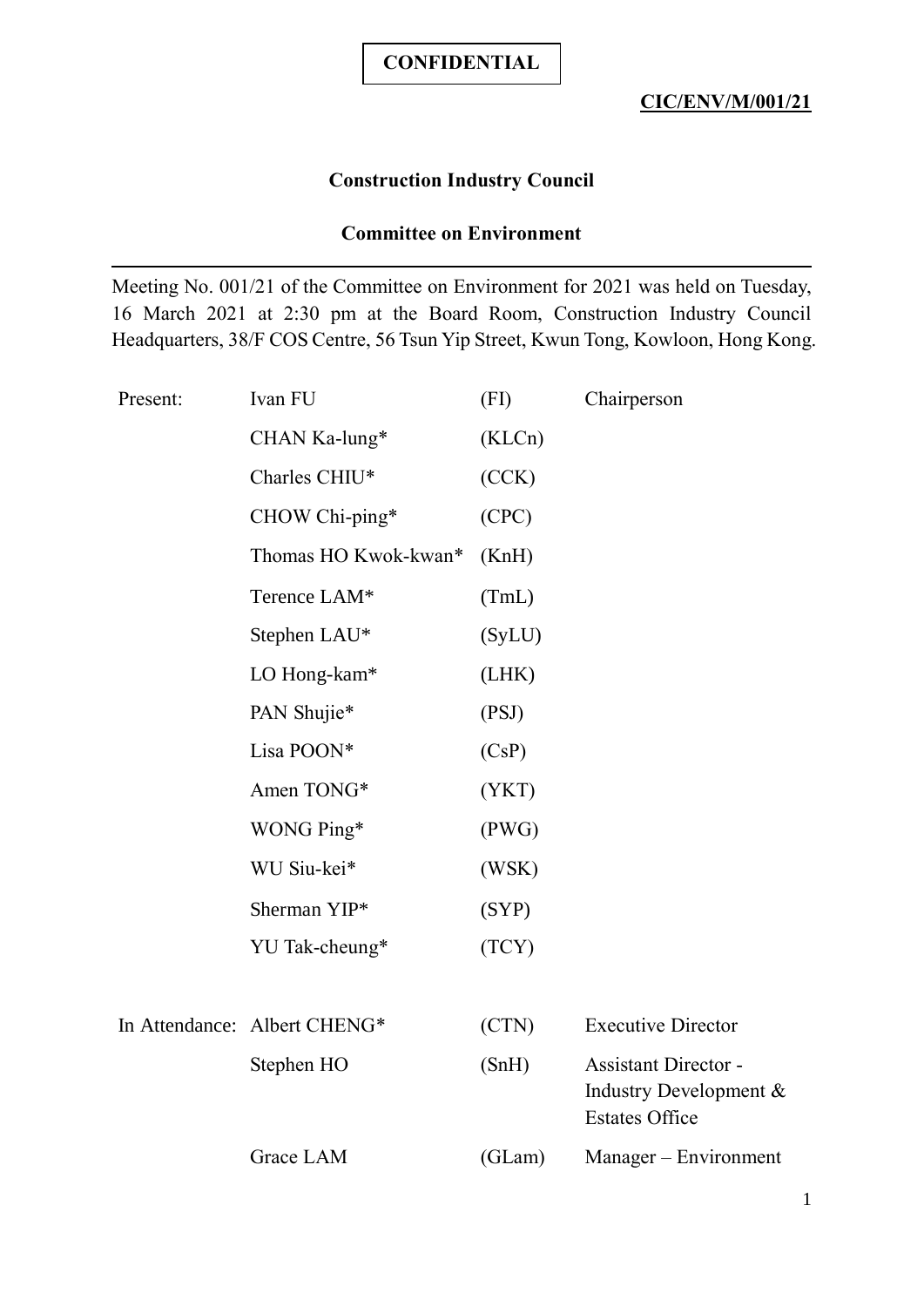# **CIC/ENV/M/001/21**

and Sustainability

|            | <b>Rex CHAN</b> | (RChan) | Assistant Manager-<br>Environment and<br>Sustainability                    |
|------------|-----------------|---------|----------------------------------------------------------------------------|
|            | Kate LAM        | (KLa)   | Senior Officer -<br>Environment and<br>Sustainability                      |
| Presenter: | Jonathan YAU*   |         | Cundall Hong Kong<br>Limited (Cundall)                                     |
|            | Desmond LEE*    |         | Cundall                                                                    |
|            | Joy SONG*       |         | China Energy Conservation<br>and Environmental<br>Protection Group (CECEP) |
|            | Eddie TSE*      |         | <b>Gammon Construction</b><br>Limited (Gammon)                             |
|            | Heidi HUI*      |         | Hong Kong Green Building<br>Council (HKGBC)                                |
|            | Ivy LEE*        |         | <b>HKGBC</b>                                                               |
|            | Paul SAT*       |         | <b>HKGBC</b>                                                               |
| Apologies: | Eric POON       | (EPSW)  |                                                                            |

\* attended the meeting online via Microsoft Teams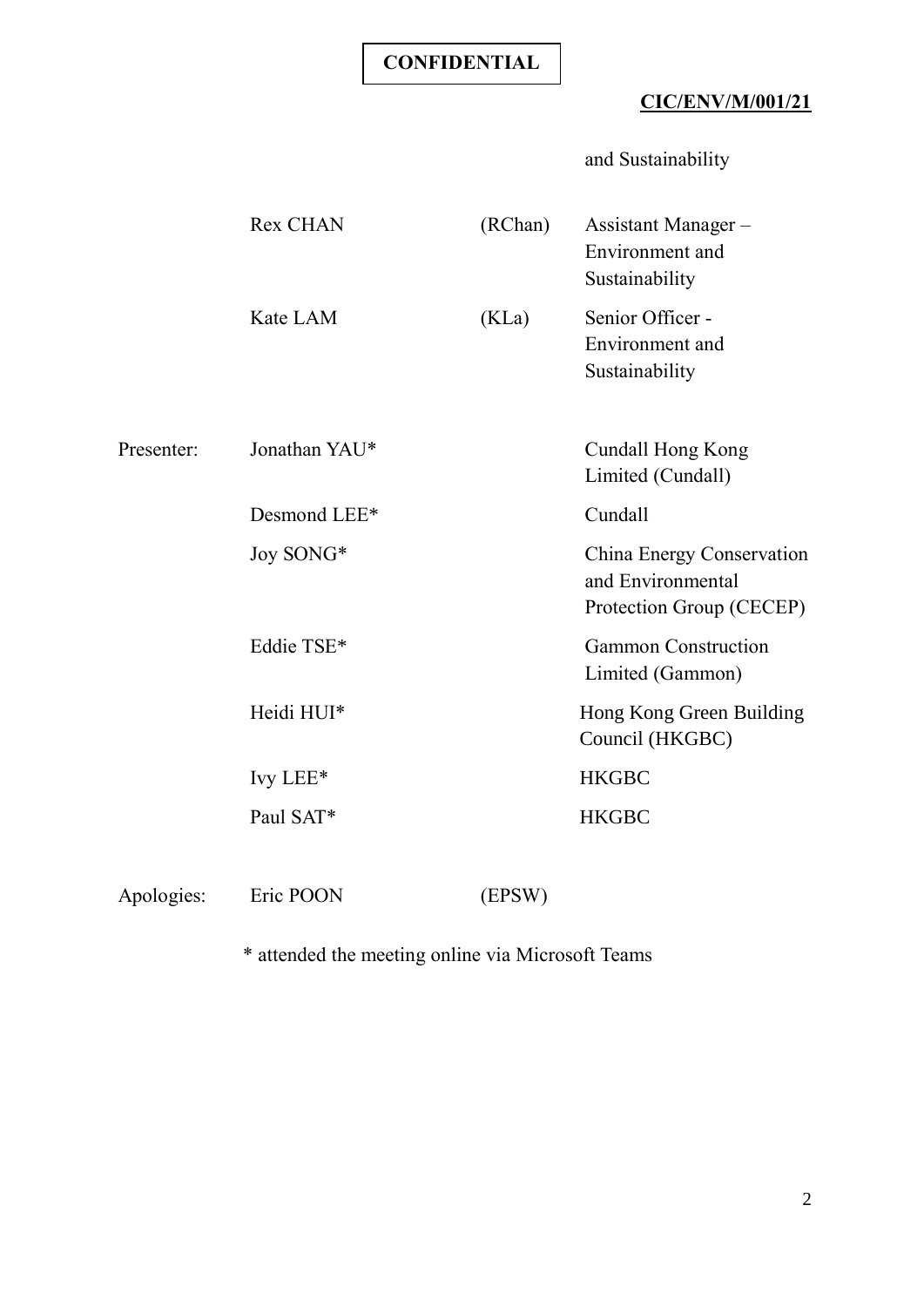## **CIC/ENV/M/001/21**

## **MINUTES**

## **Action**

No declarations of conflict of interest were received from Members before the meeting.

#### 1.1 **Confirmation of the Minutes of the Previous Meeting**

Members confirmed the Minutes CIC/ENV/M/004/20 of the last Com-ENV meeting No. 004/20 held on Tuesday, 8 December 2020.

## 1.2 **Matters Arising from the Previous Meeting**

CIC Secretariat updated Members on the following matters:

Item 4.5 - Progress Update of Consultancy Services on Sustainable Construction Certification Scheme for Green Finance

The revised review report has been circulated to and approved by the Working Group in Q1 2021.

Item 4.6 - Progress Update of Consultancy Services on Enhancement and Operation Services of the CIC Carbon Assessment Tool

Training materials have been developed and submitted to HKIC. The new courses would be launched in Q3 2021.

Item 4.7 - Progress Update of the CIC Sustainable Construction Award

SCA 2020 winners' highlights have been showcased in the CIC website. A sharing session would be held in April 2021.

# 1.3 ★**Progress Update on CIC R&D Fund Project - Promoting the Use of Recycled Aggregates Derived from Demolition Waste in Concrete**

CIC Secretariat reported that the Hong Kong Polytechnic University (PolyU) had submitted the  $6<sup>th</sup>$  progress report with the recommendation on specification of the Use of Coarse Recycled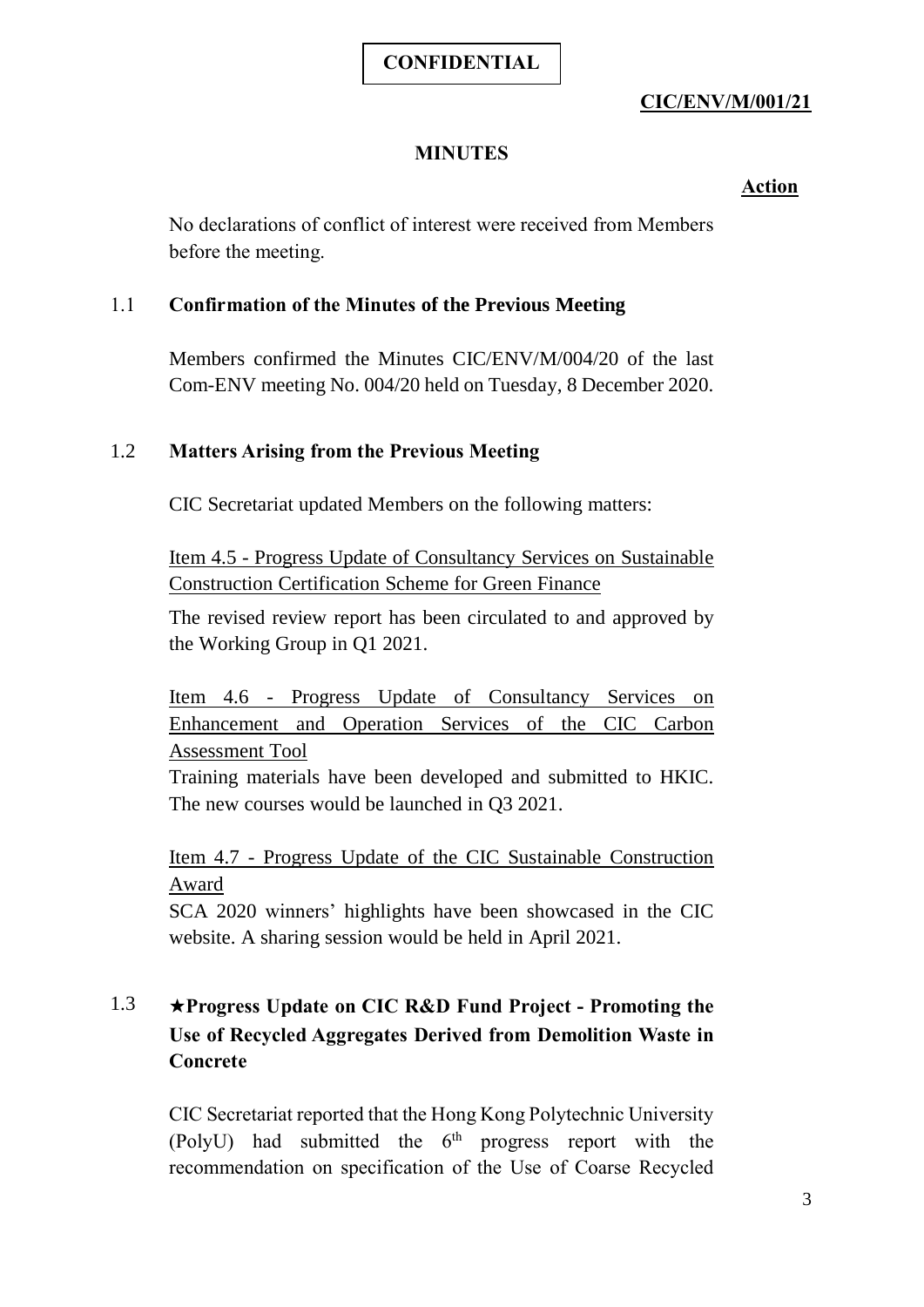## **CIC/ENV/M/001/21**

#### **Action**

Aggregate in Concrete.

Members advised to consider the findings for the development of "CIC Smart Waste Management Plug-in" as a reference material. Members approved Paper **\***CIC/ENV/P/001/21**\***, the 6 th progress report, and release of the stage payment no.6 to PolyU.

## 1.4 ★**Progress Update on CIC R&D Fund Project - Smart Design and Development of a Vent Protector**

CIC Secretariat reported that Samson Wong & Associates Property Consultancy Ltd. (SWA) had submitted the  $2<sup>nd</sup>$  progress report.

SWA

SWA was required to address Members' written comments and revise the progress report accordingly. Members approved Paper **\***CIC/ENV/P/002/21**\*** and release of the stage payment no.2 to SWA.

*(Representatives of Cundall and CECEP joined the meeting at 2:50pm)*

## 1.5 **Progress Update on CIC Sustainable Construction Certification Scheme for Green Finance**

Members were briefed on the engagement status, scope and structure of the scheme. Members suggested Cundall to establish the management structure of the scheme in details, especially the roles and responsibilities of CIC, the certification body and assessors. Cundall proposed an additional scope and would appoint an IT subconsultant to develop the online platform under a variation order. Cundall Cundall

Members approved Paper CIC/ENV/P/003/21 and release of 50% of stage payments no. 3 and no. 6 to Cundall. Members also agreed and approved to increase the total project budget, including the additional scope of the online platform.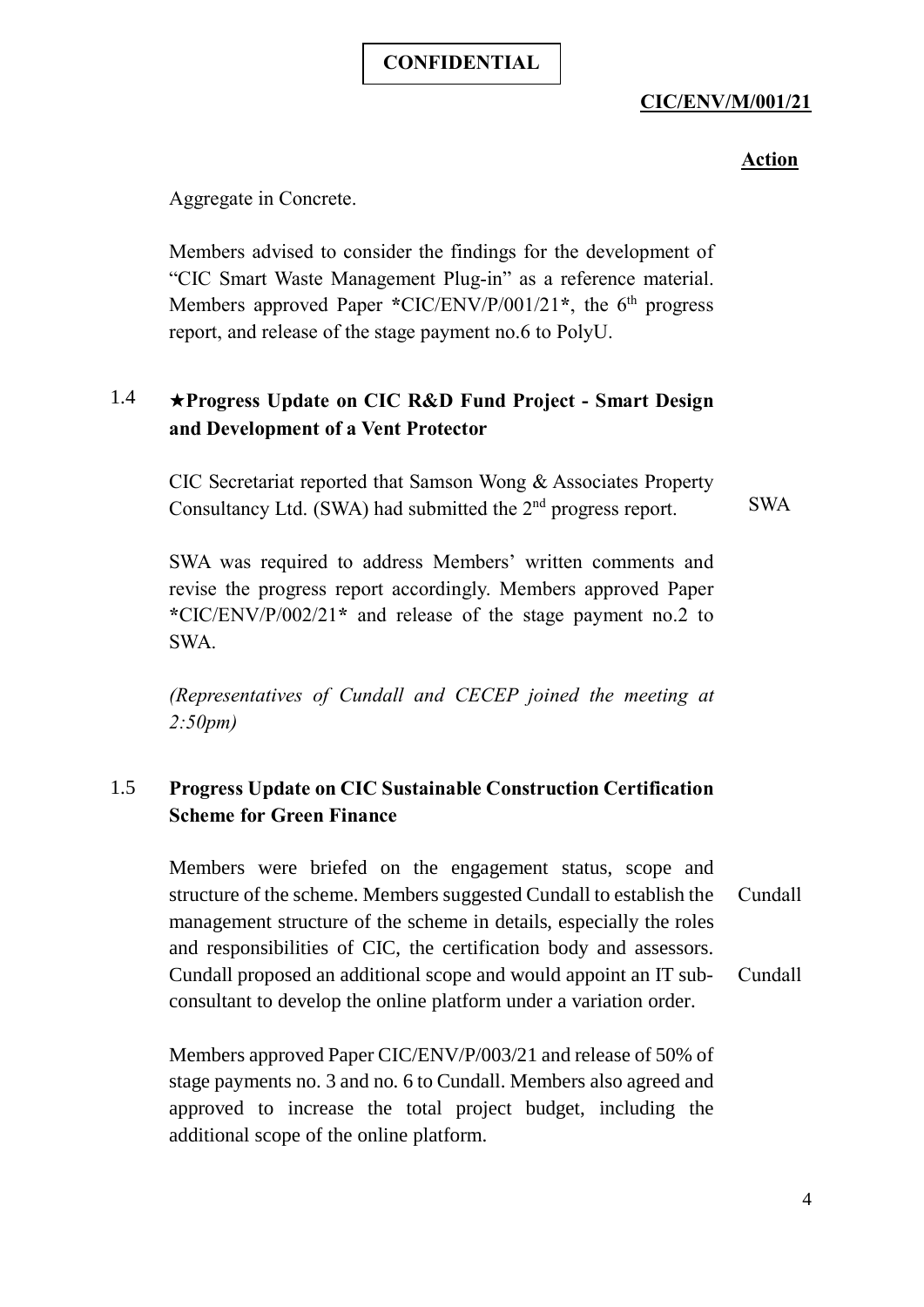## **CIC/ENV/M/001/21**

#### **Action**

*(Representatives of Cundall and CECEP left the meeting at 3:35pm.)*

## 1.6 **Consultancy Services on Development and Implementation of CIC Smart Waste Management Plug-in**

Members were briefed on the assignment brief, project plan and proposed Working Group members of the consultancy services.

Members welcomed the proposed idea and approved Paper CIC/ENV/P/004/21. CIC Secretariat would initiate the procurement Secretariat process accordingly. CIC

*(Representatives of Cundall joined the meeting at 4:00pm.)*

## 1.7 **Progress Update on Enhancement and Operation Services of the CIC Carbon Assessment Tool**

Members were briefed on the forecast of the number of projects application, methodologies of third-party verification and benchmarking exercise. Cundall was requested to undertake proactive approaches and to provide more incentives, such as integration of the tool into CIC Sustainable Construction Certification Scheme for Green Finance, to encourage wider adoption of the tool in public and private sectors. Members were also invited to promote the tool through their networks. Cundall **Members** 

CIC Secretariat proposed an additional scope to appoint a consultant to provide a 2-year technical support for the CIC Carbon Assessment Tool.

Members approved Paper CIC/ENV/P/005/21, release of stage payment no. 3 to Cundall. Members also agreed and approved to increase the total project budget, including the additional scope of 2-years technical support.